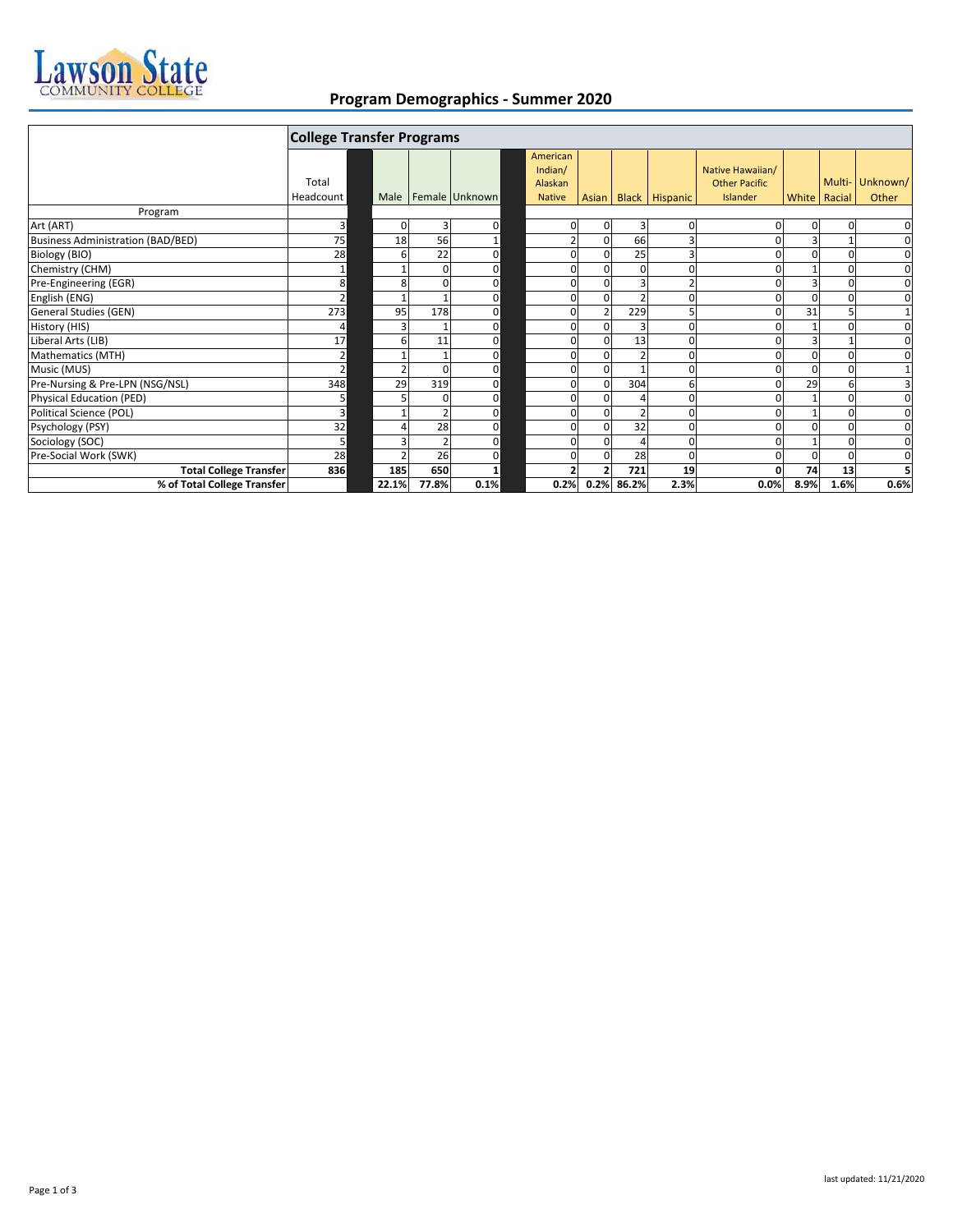

## **Program Demographics - Summer 2020**

|                                                  | <b>Career Technical Programs</b> |                         |                 |                |                                |                 |                 |                         |                                          |                |                |                 |
|--------------------------------------------------|----------------------------------|-------------------------|-----------------|----------------|--------------------------------|-----------------|-----------------|-------------------------|------------------------------------------|----------------|----------------|-----------------|
|                                                  | Total                            |                         |                 |                | American<br>Indian/<br>Alaskan |                 |                 |                         | Native Hawaiian/<br><b>Other Pacific</b> |                |                | Multi- Unknown/ |
|                                                  | Headcount                        | Male                    |                 | Female Unknown | <b>Native</b>                  | Asian           |                 | <b>Black</b> Hispanic   | Islander                                 | White          | Racial         | Other           |
| Autobody Repair (ABR)                            | 3                                |                         | 1               | $\mathbf 0$    | 0                              | 0               |                 | $\mathbf 0$             | $\mathbf{0}$                             | $\mathbf{1}$   | $\mathbf{1}$   | $\mathbf 0$     |
| Air Conditioning/Refrigeration (ACR)             | 49                               | 49                      | $\Omega$        | $\mathbf 0$    | $\mathbf 0$                    | $1\overline{ }$ | $\overline{32}$ | $\mathbf{1}$            | $\mathbf{0}$                             | 13             | $\mathbf{1}$   | $\mathbf{1}$    |
| Accounting (ACT)                                 | 9                                | $\Omega$                | $\mathbf{q}$    | 0              | $\mathbf 0$                    | $\mathbf 0$     | 9               | $\pmb{0}$               | $\mathbf{0}$                             | $\mathbf 0$    | $\mathbf 0$    | $\mathbf 0$     |
| <b>AOT Programs (AOT)</b>                        | 6                                |                         | $\mathbf{1}$    | $\mathbf 0$    | 0                              | $\mathbf 0$     | 4               | $\mathbf{1}$            | 0                                        | $\mathbf 0$    | $\Omega$       | $\mathbf{1}$    |
| Automotive Technology - GM ASEP (ASE)            | 4                                |                         | $\Omega$        | $\mathbf 0$    | 0                              | $\Omega$        | $\mathbf 0$     | $\overline{2}$          | $\Omega$                                 | $\overline{2}$ | $\Omega$       | $\mathbf 0$     |
| Automotive Technology - Ford Asset (ASF)         | 8                                | $\mathsf{\overline{8}}$ | $\Omega$        | $\mathbf 0$    | $\mathbf{1}$                   | $\mathbf 0$     | $\mathbf{1}$    | $\mathbf{1}$            | $\Omega$                                 | 5              | $\Omega$       | $\overline{0}$  |
| Automotive Technology - Mercedes (ASM)           | 6                                | 5                       | $\mathbf{1}$    | $\mathbf 0$    | $\mathbf 0$                    | $\Omega$        | 5               | $\mathbf 0$             | $\Omega$                                 | $\mathbf{1}$   | $\Omega$       | $\Omega$        |
| Automotive Technology - Toyota T-Ten (AST)       | 9                                | 9                       | $\mathbf 0$     | 0              | 0                              | $\mathbf 0$     | $\mathbf{1}$    | 3                       | $\overline{0}$                           | 5              | $\mathbf 0$    | 0               |
| Automotive Mechanics (AUM)                       | 3                                |                         | $\mathbf{1}$    | $\mathbf 0$    | $\mathbf 0$                    | $\mathbf 0$     | $\mathbf 0$     | $\overline{\mathbf{3}}$ | $\mathbf 0$                              | $\mathbf 0$    | $\mathbf 0$    | $\mathbf 0$     |
| Automated Manufacturing (AUT)                    | 14                               | 10                      | 4               | $\mathbf 0$    | $\mathbf 0$                    | $\mathbf 0$     | 8               | $\mathbf 0$             | $\Omega$                                 | 6              | $\mathbf 0$    | $\mathbf 0$     |
| Barbering (BAR)                                  | 13                               | 10                      | 3               | $\mathbf 0$    | 0                              | $\mathbf 0$     | 12              | $\mathbf 0$             | $\mathbf 0$                              | $\mathbf{1}$   | $\mathbf 0$    | $\mathbf 0$     |
| <b>Building Construction (BUC)</b>               | 5                                | $\overline{2}$          | 3               | $\mathbf 0$    | $\mathbf{1}$                   | $\Omega$        | 4               | $\mathbf 0$             | $\Omega$                                 | $\mathbf 0$    | $\mathbf 0$    | $\mathbf 0$     |
| <b>Business Admin and Management (BUS)</b>       | 32                               |                         | 25              | 0              | 0                              | $\mathbf 0$     | 25              | $\mathbf{1}$            | $\Omega$                                 | 3              | 3              | $\mathbf 0$     |
| Commercial Art (CAT)                             | $\mathbf{1}$                     | $\Omega$                | $\overline{1}$  | $\mathbf 0$    | $\mathbf 0$                    | $\mathbf 0$     | $\mathbf{1}$    | $\Omega$                | 0                                        | $\mathbf 0$    | $\Omega$       | $\mathbf 0$     |
| Commercial Food Services/Culinary Arts (CFS/CUA) | 30                               | 9                       | 21              | 0              | 0                              | $\mathbf{1}$    | 28              | $\mathbf 0$             | 0                                        | $\overline{1}$ | $\mathbf 0$    | $\mathbf 0$     |
| Child Development (CHD)                          | $\overline{37}$                  | $\Omega$                | $\overline{37}$ | 0              | 0                              | $\mathbf 0$     | $\overline{35}$ | $\mathbf 0$             | 0                                        | $\mathbf{1}$   | $\overline{1}$ | $\mathbf 0$     |
| Computer Science-Bus Ed (CIB/CIM/CIS)            | 43                               | 33                      | 10              | $\mathbf 0$    | 0                              | $\mathbf 0$     | $\overline{35}$ | $\mathbf{1}$            | 0                                        | 6              | $\mathbf 0$    | $\mathbf{1}$    |
| Cosmetology (COS)                                | 20                               | $\Omega$                | 20              | $\mathbf 0$    | 0                              | $\mathbf{0}$    | 19              | $\mathbf 0$             | $\overline{0}$                           | $\mathbf{1}$   | $\mathbf 0$    | $\mathbf 0$     |
| Criminal Justice (CRJ)                           | 8                                | э                       | 5               | $\mathbf 0$    | $\mathbf 0$                    | $\mathbf 0$     | $\overline{7}$  | $\mathbf{1}$            | 0                                        | $\mathbf 0$    | $\mathbf 0$    | $\mathbf 0$     |
| Dental Assisting (DAT)                           | 15                               | $\Omega$                | 15              | $\mathbf 0$    | 0                              | $\mathbf 0$     | 14              | $\mathbf{1}$            | $\mathbf 0$                              | $\mathbf 0$    | $\mathbf 0$    | $\mathbf 0$     |
| Drafting (DDT)                                   | $\mathbf{1}$                     |                         | $\Omega$        | $\mathbf 0$    | $\mathbf 0$                    | $\Omega$        | $\mathbf{1}$    | $\Omega$                | $\Omega$                                 | $\mathbf 0$    | $\Omega$       | $\Omega$        |
| Diesel Mechanics (DEM)                           | 9                                | 8                       | $\mathbf{1}$    | $\mathbf 0$    | 0                              | $\mathbf 0$     | 6               | $\mathbf{1}$            | 0                                        | $\overline{2}$ | $\Omega$       | $\mathbf 0$     |
| Diagnostic Medical Sonography (DMS)              | $\mathbf 0$                      | $\Omega$                | $\mathbf 0$     | 0              | 0                              | $\mathbf 0$     | $\mathbf 0$     | $\pmb{0}$               | $\overline{0}$                           | $\mathbf 0$    | $\mathbf 0$    | $\mathbf 0$     |
| Electronics (EET)                                | $\mathbf 1$                      |                         | $\Omega$        | $\mathbf 0$    | 0                              | $\mathbf 0$     | $\mathbf{1}$    | $\mathbf 0$             | $\mathbf 0$                              | $\mathbf 0$    | $\mathbf 0$    | $\mathbf 0$     |
| <b>Emergency Medical Services (EMS)</b>          | 5                                |                         | 3               | $\mathbf 0$    | 0                              | $\mathbf 0$     | 4               | $\mathbf 0$             | 0                                        | $\mathbf{1}$   | $\mathbf 0$    | $\mathbf 0$     |
| <b>Hospitality Services Management (HSM)</b>     | $\overline{2}$                   | 1                       | $\overline{1}$  | 0              | $\mathbf 0$                    | $\Omega$        | $\overline{a}$  | $\Omega$                | $\Omega$                                 | $\mathbf 0$    | $\Omega$       | $\Omega$        |
| Industrial Electronics (ILT/ILE)                 | 10                               | q                       | $\mathbf{1}$    | $\mathbf 0$    | 0                              | $\mathbf 0$     | 3               | $\mathbf 0$             | 0                                        | $\overline{7}$ | $\mathbf 0$    | $\mathbf 0$     |
| Industrial Maintenance (INT)                     | $\overline{2}$                   | 2                       | $\mathbf 0$     | $\mathbf 0$    | $\mathbf 0$                    | $\mathbf 0$     | $\mathbf 0$     | $\mathbf{0}$            | $\mathbf{0}$                             | $\overline{2}$ | $\mathbf 0$    | $\mathbf 0$     |
| <b>Licensed Practical Nursing (LPN)</b>          | 13                               | $\Omega$                | 13              | $\mathbf 0$    | 0                              | $\mathbf 0$     | 11              | $\mathbf 0$             | $\Omega$                                 | $\overline{2}$ | $\Omega$       | $\mathbf 0$     |
| <b>Medical Secretary (MDS)</b>                   | 14                               | $\Omega$                | 14              | $\mathbf 0$    | 0                              | $\Omega$        | 13              | $\mathbf 0$             | $\mathbf 0$                              | $\mathbf{1}$   | $\Omega$       | $\mathbf 0$     |
| Management and Supervision (MST)                 | $\mathbf 0$                      | $\Omega$                | $\mathbf 0$     | $\mathbf 0$    | $\mathbf 0$                    | $\mathbf 0$     | $\mathbf 0$     | $\mathbf 0$             | 0                                        | $\mathbf 0$    | $\mathbf 0$    | $\mathbf 0$     |
| Machine Tool Technology (MTT)                    | $\mathbf 1$                      | $\overline{1}$          | 0               | $\mathbf 0$    | $\mathbf 0$                    | $\mathbf 0$     | $\mathbf{1}$    | $\mathbf 0$             | $\mathbf 0$                              | $\mathbf 0$    | $\mathbf 0$    | 0               |
| <b>Nursing Assistant (NAS)</b>                   | $\mathbf 0$                      | $\Omega$                | $\mathbf 0$     | $\mathbf 0$    | 0                              | $\mathbf 0$     | $\mathbf 0$     | $\mathbf 0$             | $\mathbf 0$                              | $\mathbf 0$    | $\mathbf 0$    | $\mathbf 0$     |
| Nursing (NUR)                                    | 66                               | 9                       | 57              | 0              | 0                              | $\overline{2}$  | 48              | $\overline{2}$          | $\Omega$                                 | 13             | $\overline{1}$ | $\mathbf 0$     |
| Office Administration (OAD)                      | 6                                | $\Omega$                | 6               | $\mathbf 0$    | 0                              | $\mathbf 0$     | 6               | $\mathbf 0$             | $\mathbf{0}$                             | $\mathbf 0$    | $\mathbf 0$    | $\mathbf 0$     |
| Plumbing (PLB)                                   | 10                               | q                       | $\mathbf{1}$    | $\mathbf 0$    | 0                              | $\Omega$        | $\overline{7}$  | $\mathbf 0$             | $\Omega$                                 | $\overline{3}$ | $\Omega$       | $\mathbf 0$     |
| Radio/TV Broadcasting (RTV)                      | 4                                | Е                       | $\mathbf{1}$    | $\mathbf 0$    | $\Omega$                       | $\Omega$        | 4               | $\Omega$                | $\Omega$                                 | $\mathbf 0$    | $\Omega$       | $\mathbf 0$     |
| Social Work Technician (SWT)                     | $\Omega$                         | $\Omega$                | $\Omega$        | $\mathbf 0$    | 0                              | $\Omega$        | $\Omega$        | $\mathbf 0$             | $\Omega$                                 | $\mathbf 0$    | $\Omega$       | $\mathbf 0$     |
| Welding (WDT)                                    | $\overline{23}$                  | 22                      | $\mathbf{1}$    | $\mathbf 0$    | 0                              | $\mathbf 0$     | 13              | $\mathbf 0$             | $\mathbf{1}$                             | 9              | $\mathbf 0$    | $\mathbf 0$     |
| <b>Total Career Technical</b>                    | 482                              | 226                     | 256             | 0              | $\overline{\mathbf{c}}$        | $\overline{a}$  | 361             | 18                      | $\mathbf{1}$                             | 86             | $\overline{7}$ | 3               |
| % of Total Career Technical                      |                                  | 46.9%                   | 53.1%           | 0.0%           | 0.4%                           | 0.8%            | 74.9%           | 3.7%                    |                                          | 0.2% 17.8%     | 1.5%           | 0.6%            |